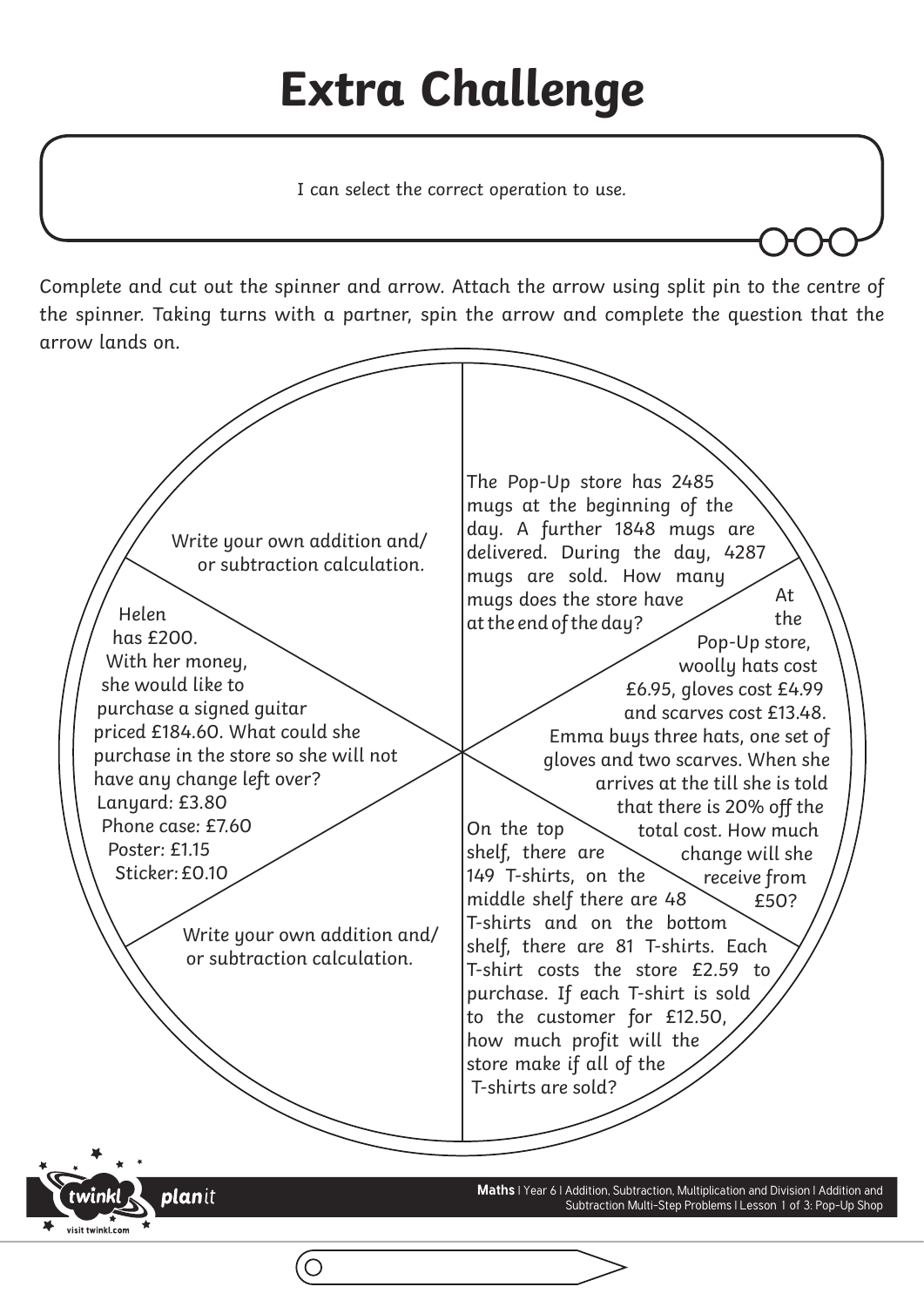| Question | Operation/s<br>Required to Complete<br>the Calculation | <b>Working Out</b> | Answer |
|----------|--------------------------------------------------------|--------------------|--------|
|          |                                                        |                    |        |
|          |                                                        |                    |        |
|          |                                                        |                    |        |
|          |                                                        |                    |        |
|          |                                                        |                    |        |
|          |                                                        |                    |        |
|          |                                                        |                    |        |
|          |                                                        |                    |        |
|          |                                                        |                    |        |
|          |                                                        |                    |        |
|          |                                                        |                    |        |
|          |                                                        |                    |        |